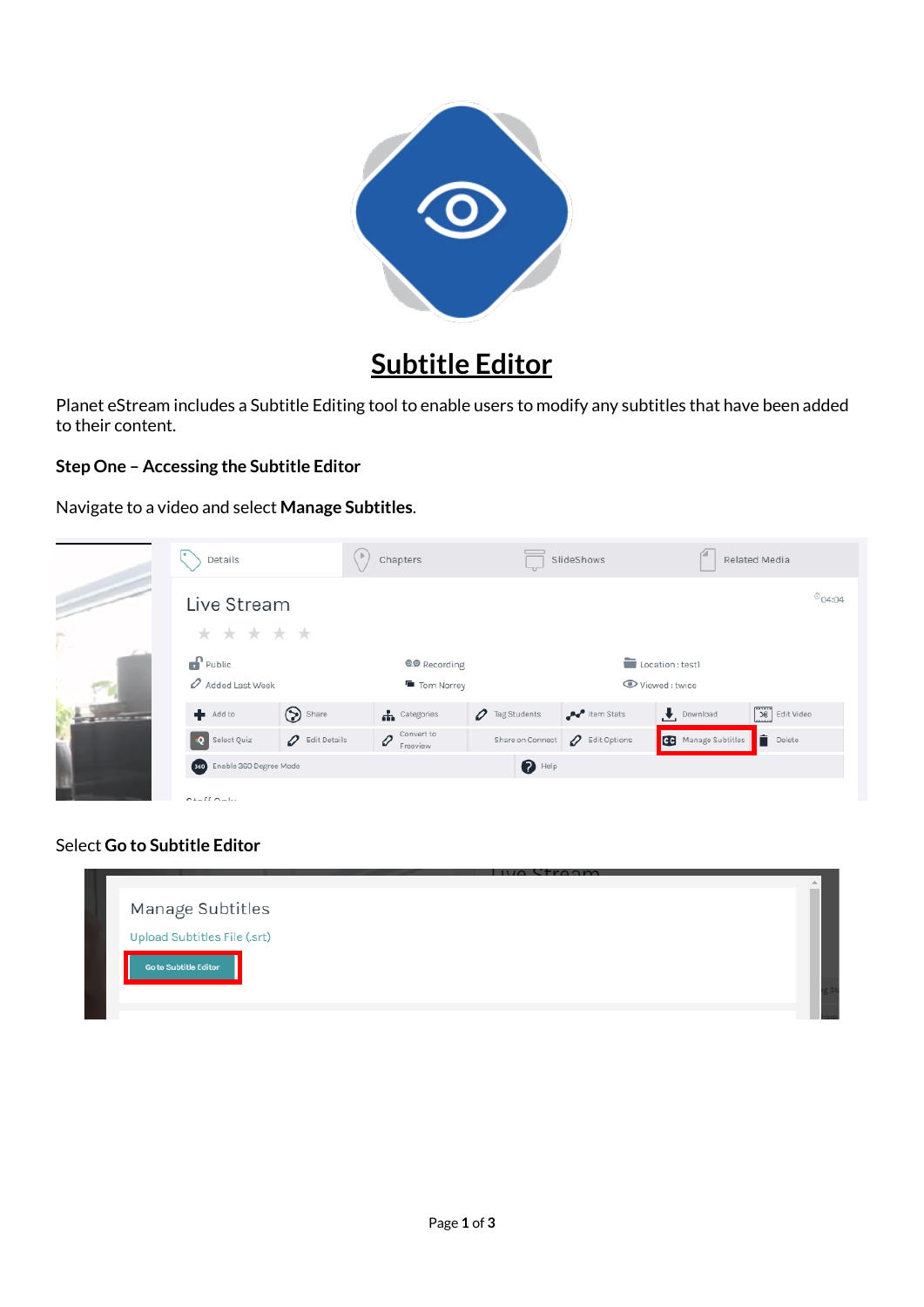## **Step Two – Editing Subtitles**

Once the Subtitle Editor has loaded select **New** to create a new subtitle track from scratch.



More commonly, users will be editing an existing set of subtitles, so select the relevant track from the dropdown.

|                         | New 7   |  |  |  |  | Select track v detit Details H Save C Copy $\bm{\hat{\gamma}}$ Upload d Download in Delete $\ddot{\bm{\hat{\gamma}}}$ Select Video d E Exit |  |
|-------------------------|---------|--|--|--|--|---------------------------------------------------------------------------------------------------------------------------------------------|--|
| <b>Segment Duration</b> |         |  |  |  |  | $\left \bigoplus_{i=1}^n\right $ ( 0 / 0 } 00:00 > 00:00                                                                                    |  |
| 30 Seconds              |         |  |  |  |  |                                                                                                                                             |  |
| $\blacksquare$          | [로디도] 코 |  |  |  |  |                                                                                                                                             |  |

This will launch the current subtitle track and each line of subtitles will be shown on the right-hand side. Each line corresponds to a time and you can modify the wording by simply typing into the box.

Users can navigate through the different pages of subtitles by using the arrows.

|                                                                                                                                                                                |                                       | <b>New</b><br>en en   | $\checkmark$ Edit Details                   | H Save In Copy 个 Upload t Download |   | <b>THE Delete</b> | Select Video <sup>+</sup> Exit |               |
|--------------------------------------------------------------------------------------------------------------------------------------------------------------------------------|---------------------------------------|-----------------------|---------------------------------------------|------------------------------------|---|-------------------|--------------------------------|---------------|
|                                                                                                                                                                                | <b>Segment Duration</b><br>30 Seconds | 듷<br>÷<br>₹           |                                             |                                    | G | 1/9               | 00:00 > 00:00:30               | $\Omega$<br>۰ |
| $\Delta$<br>$\bullet$<br>C <sup>plonet</sup> on<br>$\overline{\phantom{a}}$                                                                                                    | 00:00:08 Set Start Time<br>Go         | 00:00:11 Set End Time |                                             | service and have subtitles         |   |                   |                                | 肅             |
| [ <sup>2</sup> ] housemore<br><b>TT</b> steepiece<br>$9$ channel<br>otals <sup>2</sup><br>Introduction to hubble<br>*****<br>di nav<br><b>Automatic Transcription Services</b> | 00:00:10 Set Start Time<br>Go         | 00:00:13 Set End Time |                                             | automatically added to that video. |   |                   |                                | 肅             |
| <b>Start</b><br><b>N</b> Secretary<br>$\sqrt{2}$ were<br>New Comment<br>Enter comment                                                                                          | 00:00:13 Set Start Time<br>Go         | 00:00:16 Set End Time | This was this many of our customers in      |                                    |   |                   |                                | 亩             |
| <b>Newsley@flood closer Rissyngh Disease Integrates of @ 36 Note of an</b>                                                                                                     | 00:00:16 Set Start Time<br>Go         | 00:00:20 Set End Time | their legal requirements for Accessibility, |                                    |   |                   |                                | 肅             |